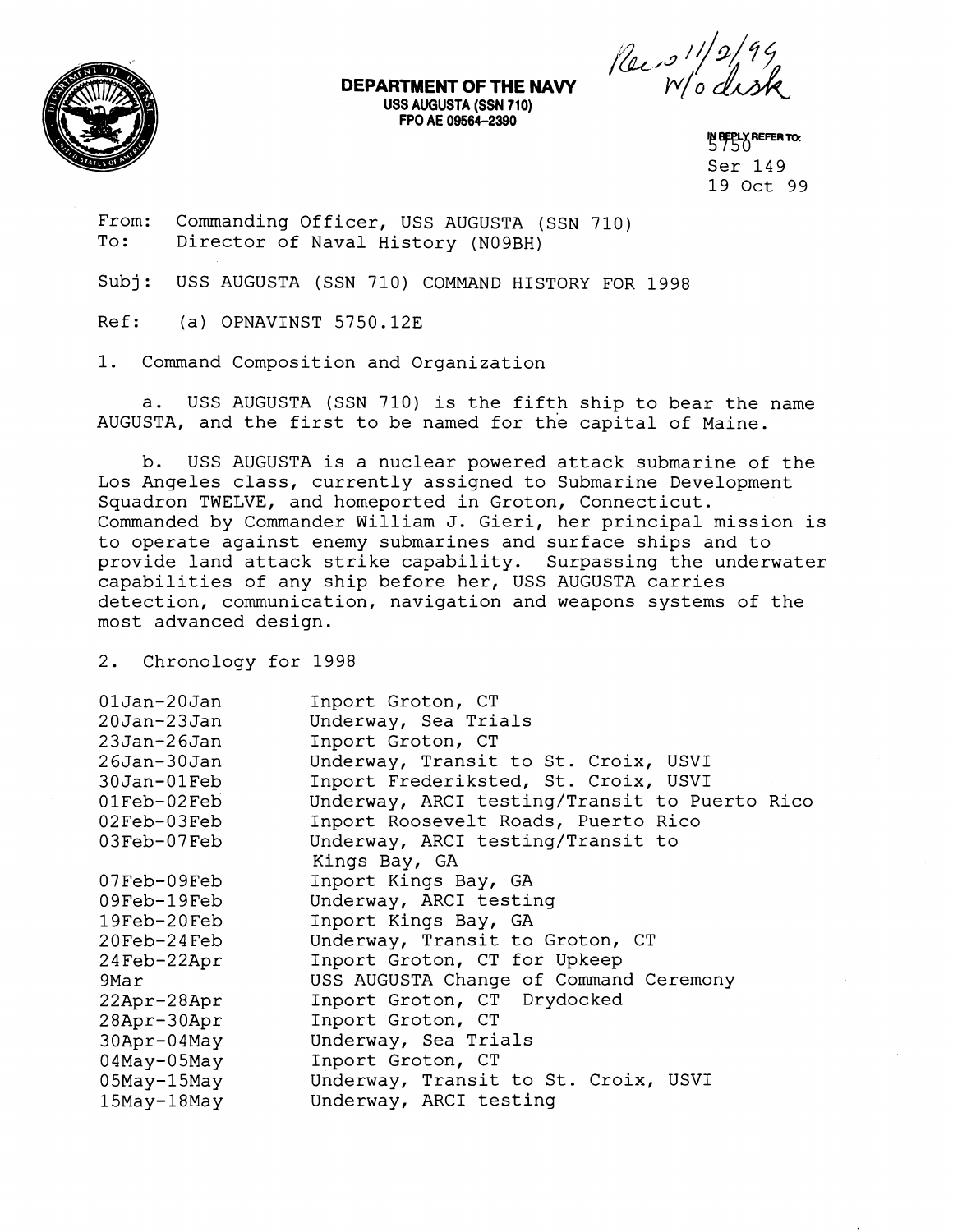$\mathcal{L}^{\text{max}}$  , where  $\mathcal{L}^{\text{max}}$ 

 $\chi$  ,  $\chi$  ,  $\chi$  ,  $\chi$ 

Subj: USS AUGUSTA (SSN 710) COMMAND HISTORY FOR 1998

| Underway, Transit to Groton, CT              |
|----------------------------------------------|
| Inport Groton, CT                            |
| Underway, WESTLANT                           |
| Inport Groton, CT                            |
| Underway, TACDEVEX 43-98                     |
| Inport Groton, CT                            |
| Underway, UMI (Underway Material Inspection) |
| by INSURV Board                              |
| Inport Groton, CT                            |
| Underway, Transit to Puerto Rico             |
| Inport Roosevelt Roads, Puerto Rico          |
| Underway, COMPTUEX Battlegroup Support       |
| Inport Roosevelt Roads, Puerto Rico          |
| Underway, Transit to Groton, CT              |
| Inport Groton, CT                            |
| Underway, NBOA's                             |
| Inport Groton, CT                            |
| Underway, NBOA's                             |
| Inport Groton, CT                            |
| Underway, NBOA's                             |
| Inport Groton, CT for upkeep and drydocking  |
|                                              |

3. Narrative

a. 1998 began with testing a new sonar system, called Acoustic Rapid COTS Insertion (ARCI). Designated the AN/BQQ-10 Sonar system, ARCI utilizes 'commercial-off-the-shelf" hardware to make this system more versatile, space saving and easier to modernize with updated hardware and software.

b. USS AUGUSTA provided support during COMPTUEX 99-1 in August providing the USS ENTERPRISE Battlegroup with an evasive submerged target. Such training is invaluable to United States Undersea Warfare capabilities.

c. Twice during 1998 USS AUGUSTA was recognized for achievement beyond the call of duty:

1. The Secretary of the Navy recognized USS AUGUSTA with a Letter of Commendation for her role in preparation and implementation of the BQQ-5E/TB-29 towed array sonar system.

2. Commander Submarine Development Squadron 12 awarded AUGUSTA the 1998 Deck Seamanship "D" of Excellence.